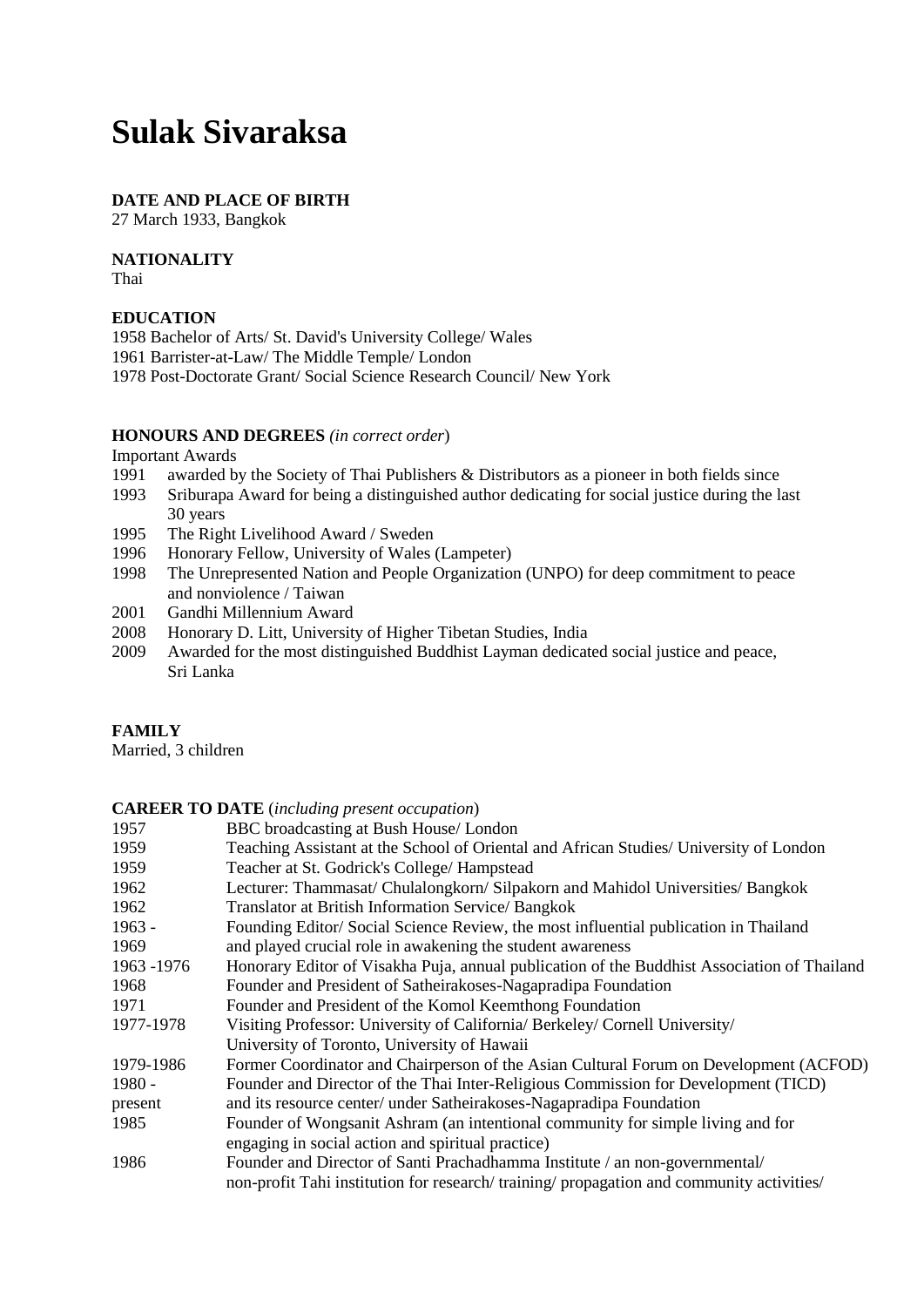| under Satheirakoses-Nagapradipa Foundation                                                |
|-------------------------------------------------------------------------------------------|
| Founder of the International Network of Engaged Buddists (INEB)                           |
| Asia Society, New York, International Advisor                                             |
| Thai Kadhi Studies Center celebrated 60 birthday for Sulak Sivaraksa at                   |
| Thammasat University, Bangkok                                                             |
| Permanent Tribunal of Peoples: Session on Tibet at the Palais des Congres, seat of the    |
| Council of Europe and the European Parliament, in Strasbourg, France                      |
| Founder's Award at Naropa Institute, an equivalent of an honorary degree                  |
| Permanent Peoples' Tribunal on Industrial Hazards and Human Rights An International       |
| Tribunal to Mark the Tenth Anniversary of the Bhopal Disaster at House of Lords, London   |
| Founder and Director of Spirit in Education Movement/ a nongovernmental organization      |
| to promote alternative education for adults/ under Satheirakoses-Nagapradipa Foundation   |
| Chief Advisor to the organizers of the world artists for Tibet exhibition, Bangkok        |
| Patron for the Global World Festival of Sacred Music appointed by the Dalai Lama          |
| Partner of World Festival of Sacred Music: A Global Quest for Unison, Chiangmai, Thailand |
| Founder of Pauy Forum at Wat Patumkongka, Songwad Rd. Bangkok. To conscientise the        |
| new generation of social concern and to help young children to grow up in art and beauty  |
| Chair, Suan Nguen Mee Ma Company - Garden of Fruition "Sustainable Community Venture"     |
| Foundation for Textbooks on the Social Sciences & Humanities celebrated                   |
| 70th birthday for Sulak Sivaraksa at Rungarun School                                      |
| Grassroots Movement celebrate 72nd birthday for Sulak Sivaraksa at Silpakorn University,  |
| Bangkok, with music festival and intellectual symposium                                   |
| Member of the people's Tribunal against the Crime on humanity.                            |
|                                                                                           |

#### **WRITING CAREER**

Sulak has written more than 100 books and monographs in Thai and English

## **LANGUAGES**

Thai, English

## **SPECIAL INTERESTS OR PURSUITS OTHER THAN PUBLISHERS**

## **DETAILS OF RADIO AND TELEVISION BROADCASTS**

#### **PLACES IN WHICH YOU HAVE LIVED FOR ANY LENGTH OF TIME**

In which areas are you best known? Schumacher College, Totnes, Devon

# **Biographical Sketch**

Please write a general summary which can be used as a basis for the copy on the jacket of your book, information to our sales representatives, the press, television, radio, etc. Emphasise any 'human interest' aspects and interesting personal anecdotes:-

Sulak Sivaraska, born in 1933, is a prominent and outspoken Thai intellectual and social critic. He is a, scholar, publisher, activist, founder of many organizations, and author of more than a hundred books and monographs in both Thai and English, including *Seeds of Peace: A Buddhist Vision for Renewing Society* and *Conflict, Culture, Change: Engaged Buddhism in a Globalizing World.*

Educated in England and Wales and in a Buddhist monastery in his native Siam, Sulak founded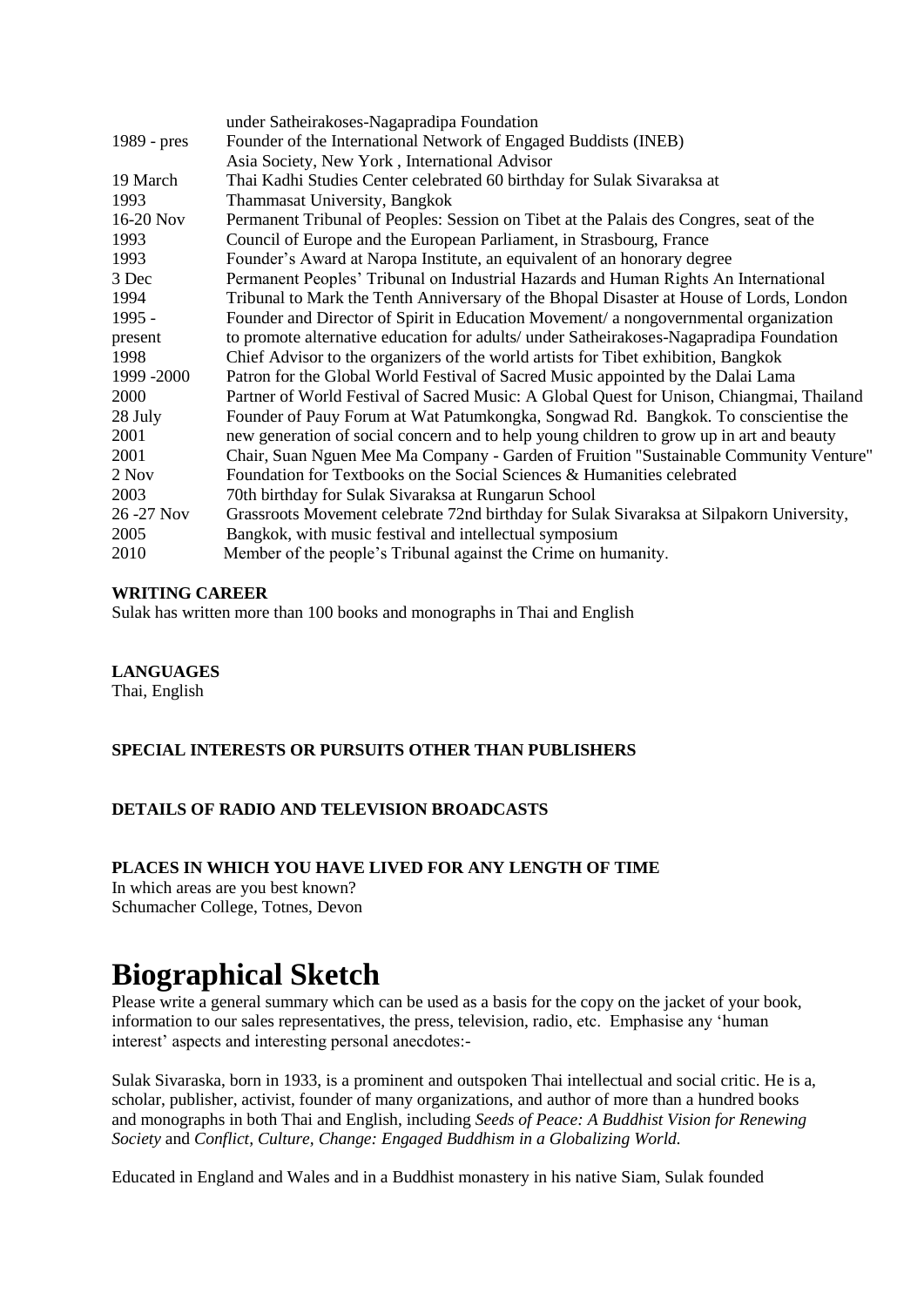*Sangkhomsaat Paritat* (Social Science Review) in 1963, and it became his country's foremost intellectual magazine, addressing the most important political and social issues during a time of military dictatorship. His work editing *Sangkhomsaat Paritat* led him to become engaged with grassroots organizations, where he learned the importance of staying in touch with the poor. Beginning in the late 1960s, he participated in a number of service-oriented, rural development projects, in association with Buddhist monks and student activists.

During the 1970s, Sulak became the central figure in a number of non-governmental organizations in Siam, including the Komol Keemthong foundation (named for a young teacher killed in 1971), the Pridi Banomyong Institute (named for the father of Thai democracy), the Slum Childcare foundation, the Coordinating Group for Religion and Society, the Thai Inter-Religious Commission for Development, and Santi Pracha Dhamma Institute. Through his involvement with these organizations, Sulak began to develop indigenous, sustainable, and spiritual models for change. Since then he has expanded his work to regional and international levels. He cofounded the Asian Cultural forum on Development, the International Network of engaged Buddhists, and the Spirit in education Movement.

In 1976, Siam experienced its bloodiest coup. Hundreds of students were killed and thousands were jailed. The military burned the entire stock of Sulak's bookshop and issued an order for his arrest. Sulak was forced into exile and remained outside the country for two years. During that time, he served as a visiting professor at the University of California, Berkeley; Cornell University; the University of Toronto; and throughout europe; and was able to continue his activist work in the West.

In 1984, he was arrested in Bangkok on charges of criticizing the king (lèse majesté), but international protests led to his release. In 1991, another warrant was issued for his arrest, and Sulak was forced into political exile once again. He returned to fight the case in the court in 1992 and won in 1995. At the end of 1995, he was awarded the Right Livelihood Award, known as Alternative Nobel Peace Prize.

Sulak Sivaraksa sees Buddhism as a questioning process—question everything including oneself, look deeply, and then act from that insight. He has been one of a handful of leaders worldwide working to revive the socially engaged aspects of spirituality. At the core of his work is the mission to build new leadership for change at all levels. Sulak offers a unique perspective on how to work for peaceful, sustainable social change using the principles and practices of Buddhism as a personal and political resource. He has demonstrated that a life of contemplation and a life of political action can illuminate, inform, and encourage each other, and in fact, in his view, both are essential if either is to change for the better.

For more information, visit www.wisdomofsustainability.com and www.sulak-sivaraksa.org/en/

# **Published Work**

Please give dates, publisher, type of work

## **BOOKS**

*Published in the U.S.*

The Wisdom of Sustainability: Buddhist Economics for the 21st Century (Koa Books, 2009) Conflict Culture Change: Engaged Buddhism in a Globalizing World (Wisdom Publications, 2005) Loyalty Demands Dissent: Autobiography of an Engaged Buddhist (Parallax Press, 1998) Seeds of Peace: A Buddhist Vision for Renewing Society (Parallax Press, 1992)

#### *Published in Thailand (in English)*

Alternative To Consumerism From A Siamese Buddhist Perspective Socially Engaged Buddhism